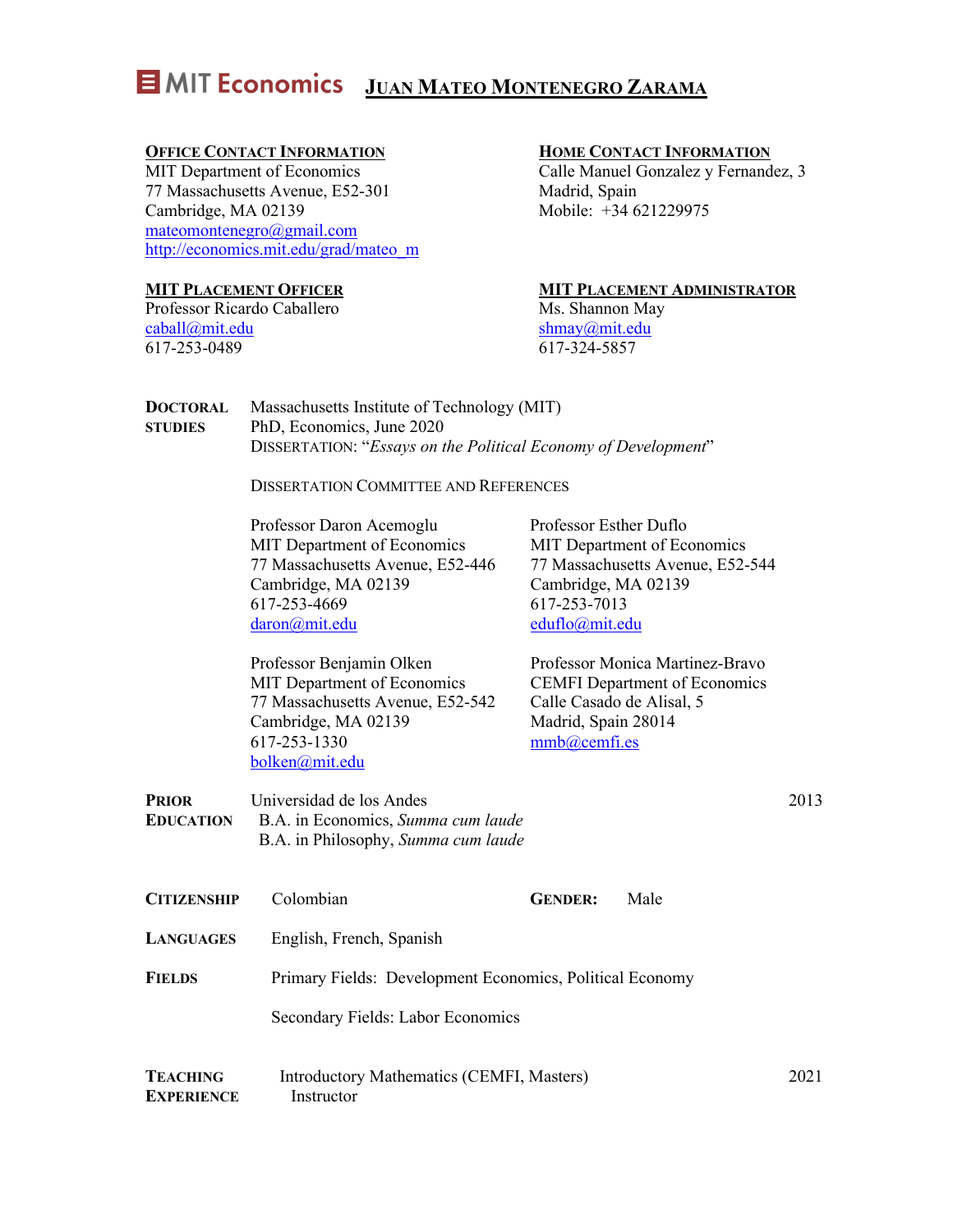## **E** MIT Economics MATEO MONTENEGRO OCTOBER 2021-- PAGE 2

| Corruption and Development (CEMFI, PhD graduate)                                                         | 2020    |
|----------------------------------------------------------------------------------------------------------|---------|
| Instructor<br>14.770 Introduction to Political Economy (MIT, PhD graduate)                               | 2018    |
| Teaching Assistant to Professors Daron Acemoglu and Ben                                                  |         |
| Olken                                                                                                    | 2017    |
| 14.661 Labor Economics (MIT, PhD graduate)<br>Teaching Assistant to Professors Daron Acemoglu and Joshua |         |
| Angrist                                                                                                  |         |
| 14.73 The Challenge of World Poverty (MIT, undergraduate)                                                | 2017-18 |
| Teaching Assistant to Professors Esther Duflo, David Atkin and                                           |         |
| Frank Schilbach                                                                                          |         |
| 14.31/310 Data Analysis for Social Scientists (MIT, mixed                                                | 2017    |
| undergraduate and graduate) Teaching Assistant to Professors                                             |         |
| Esther Duflo and David Atkin                                                                             |         |
| 14.01 Principles of Microeconomics (MIT, undergraduate)                                                  | 2016    |
| Teaching Assistant to Professor Casey Rothchild                                                          |         |

| <b>RELEVANT</b>  | Postdoctoral Researcher, CEMFI, Madrid, Spain                    | 2020-21 |
|------------------|------------------------------------------------------------------|---------|
| <b>POSITIONS</b> | Consultant for the Social Protection and Jobs Global Practice at | 2020-21 |
|                  | the World Bank, remote work                                      |         |
|                  | Research Assistant to Daron Acemoglu (MIT), Cambridge, MA        | 2015-18 |
|                  | Research Assistant to Ben Olken (MIT) and Melissa Dell (Harvard  | 2014-15 |
|                  | University), Cambridge, MA                                       |         |
|                  | Research Assistant to James A. Robinson (Chicago University),    | 2012-14 |
|                  | Bogotá, Colombia                                                 |         |

| <b>FELLOWSHIPS,</b> | Jameel Graduate Fellowship                             | 2019    |
|---------------------|--------------------------------------------------------|---------|
| HONORS, AND         | J-Pal Governance Initiative Grant                      | 2019    |
| <b>AWARDS</b>       | George and Obie Shultz Fund Grant                      | 2018-19 |
|                     | Castle Krob Scholarship for doctoral studies           | 2014-16 |
|                     | Ramón de Zubiría Scholarship for undergraduate studies | 2010-13 |
|                     |                                                        |         |

**PROFESSIONAL ACTIVITIES** Referee for the *American Economic Review* and *Economía: Journal of the Latin American and Caribbean Economic Association*.

> Presentations and conferences: 2021: World Bank - Annual Bank Conference on Development Economics, Insistut d'Economia de Barcelona - Political Economy Workshop (Discussant), CEMFI.

2020: MIT, Inter-American Development Bank, EIEF, IE, Universidad de los Andes, Universidad del Rosario, Tecnológico de Monterrey.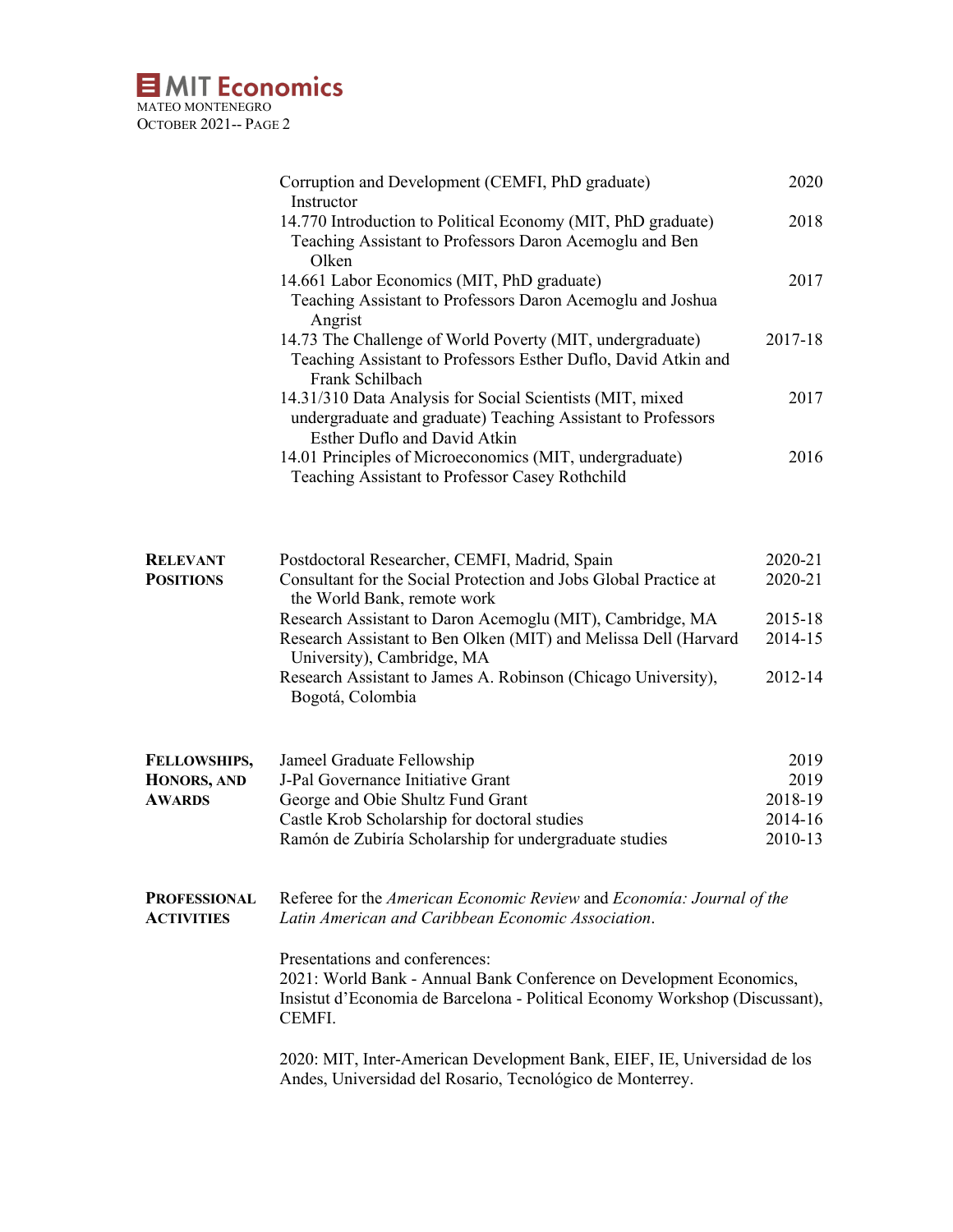

#### **RESEARCH PAPERS "All Eyes on Them: A Field Experiment on Citizen Oversight and Electoral Integrity" (Job Market Paper)** with Natalia Garbiras

- Revise and Submit requested from the *American Economic Review*

Can Information and Communication Technologies help citizens monitor their elections? We analyze a large-scale field experiment designed to answer this question in Colombia. We leveraged Facebook advertisements sent to over 4 million potential voters to encourage citizen reporting of irregularities, and varied whether candidates were informed about the campaign in a subset of municipalities. Total reports, as well as evidence-backed ones, experienced a large increase. Across a wide array of measures, electoral irregularities decreased. Finally, the reporting campaign reduced the vote share of candidates dependent on irregularities. This light-touch intervention is more cost-effective than monitoring efforts traditionally used by policymakers.

### **"State Capacity and Spillovers Across Enforcement Activities"**

This paper provides evidence about enforcement spillovers across enforcement activities. In particular, it shows that public audits, aimed at detecting and sanctioning corruption by public servants, increase tax compliance in Brazil. As a source of identification, it uses the geographic and time variation induced by a large-scale random audit program conducted by Brazilian federal government on municipal governments throughout the 2003-2015 period. I begin by showing that municipalities receiving an audit in the past experience an increase in federal, but not municipal tax collection. I show evidence that these effects operate through a state capacity signaling channel, whereby audits and the subsequent penal actions, act as signals both of the capacity and the willingness of the federal government to enforce the law in general, which induces citizens to increase tax compliance. Consistent with this interpretation I show that local information about the audits, such as the one conveyed through local media or to neighboring municipalities, is key in determining the magnitude of these spillover effects across types of enforcement.

### **"How Close Is Too Close When It Comes to Public Auditing? Evidence from Colombian Municipalities"**

Are more decentralized public auditing institutions better at increasing government accountability and reducing corruption than centralized ones? In this paper, I exploit the exogenous variation in the level of decentralization of local auditing institutions created by Colombian law to implement a regression discontinuity design and study the empirical effects of decentralizing public auditing. Using data from third-party investigations on corruption, I find that more centralized auditors do a better job at curbing corruption than decentralized ones. This result is driven by types of corruption related to public procurement as well as 'influence peddling'. Furthermore, I find that sanctions of public auditing